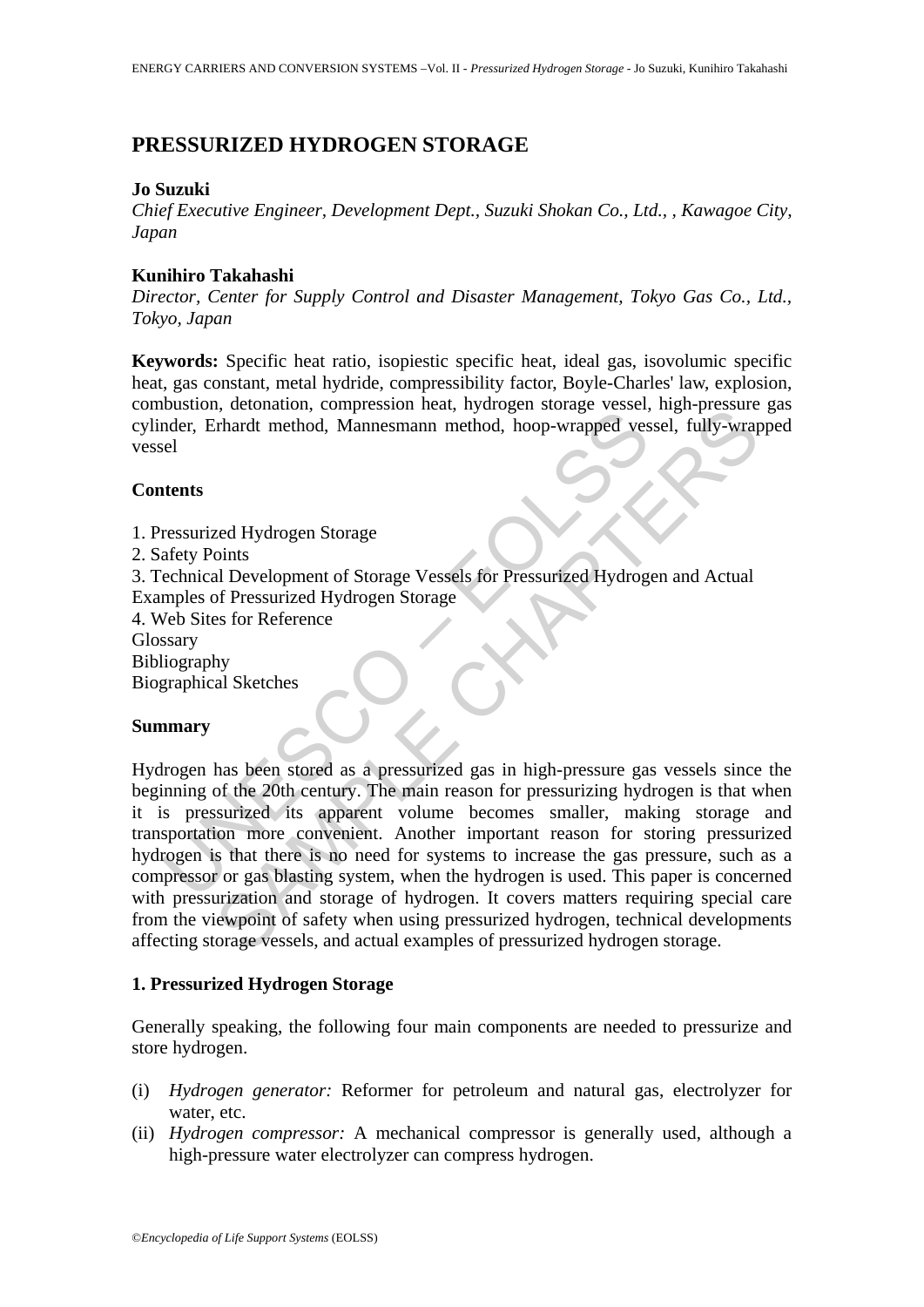- (iii) *Hydrogen refiner:* Oxygen and water impurities must always be removed; other impurities should also be removed.
- (iv) *Pressure vessel:* Gas cylinder, storage tank, or similar vessel.

When hydrogen is compressed and stored, mechanical work is done and energy is stored. It is important to note that the energy storage efficiency differs depending on the variety of gas. When gases are compressed to the same pressure, the energy needed for compression varies according to the specific heat ratio  $\gamma$  and the isopiestic specific heat Cp and so on, of each gas. When hydrogen is handled as an ideal gas, the work  $W_{ad}$ needed for adiabatic compression of one mole of hydrogen is obtained as shown below.

- Hydrogen pressure before compression:  $P_1$
- Volume before compression:  $V_1$
- Temperature before compression:  $T_1$
- Hydrogen pressure after compression:  $P_2$
- Volume after compression:  $V_2$
- Temperature after compression:  $T_2$
- Isopiestic specific heat: Cp
- Isovolumic specific heat: Cv

The following formulas lead to the work  $\hat{W}_{ad}$ :  $P_1 V_1 \gamma = P_2 V_2 \cdot \gamma$ ,

-1

 $P_1V_1 = RT_1$ ,

$$
P_2V_2 = RT_2,
$$

$$
\gamma = C_p \cdot C_v^{-1}
$$

$$
(P_1V_1 - P_2V_2)(\gamma - 1)^{-1}
$$

Volume before compression: V<sub>1</sub>

\nTemperature before compression: T<sub>1</sub>

\nHydrogen pressure after compression: P<sub>2</sub>

\nVolume after compression: V<sub>2</sub>

\nTemperature after compression: T<sub>2</sub>

\nIsopiestic specific heat: Cp

\nIsovolume specific heat: Cp

\nThe following formulas lead to the work W<sub>adj</sub>

\nP<sub>1</sub>V<sub>1</sub> = RT<sub>1</sub>

\nP<sub>2</sub>V<sub>2</sub> = RT<sub>2</sub>

\nP<sub>1</sub>V<sub>1</sub> = RT<sub>1</sub>

\nP<sub>2</sub>V<sub>2</sub> = RT<sub>2</sub>

\nγ = C<sub>p</sub>·C<sub>v</sub><sup>-1</sup>

\n(P<sub>1</sub>V<sub>1</sub> - P<sub>2</sub>V<sub>2</sub>)(γ - 1)<sup>-1</sup>

\nW<sub>ad</sub> = 
$$
\int_{P_2}^{P_1} P dV = (p_1v_1 - p_2v_2)(r - 1)^{-1} = R(T_1 - T_2) \cdot (γ - 1)^{-1}
$$
\nHere, R is the gas constant.

\nBecause compression efficiency actually exists, the work needed for hydrogen

Here, R is the gas constant.

Because compressor efficiency actually exists, the work needed for hydrogen compression can be expressed as  $W_{ad}^{-1}$ .

Another important character of compressed hydrogen is that it can be stored as energy. For instance, when hydrogen under pressure is applied to a metal hydride, the hydrogen reacts exothermically with the metal hydride, and heat energy can be taken out, whereas compressed air can be converted only to mechanical energy.

Energy storage is explained here using hydrogen as an ideal gas; in reality, however, the compression of hydrogen is a somewhat more complicated phenomenon, and we must handle hydrogen as a real gas. For instance, if hydrogen is an ideal gas, and has been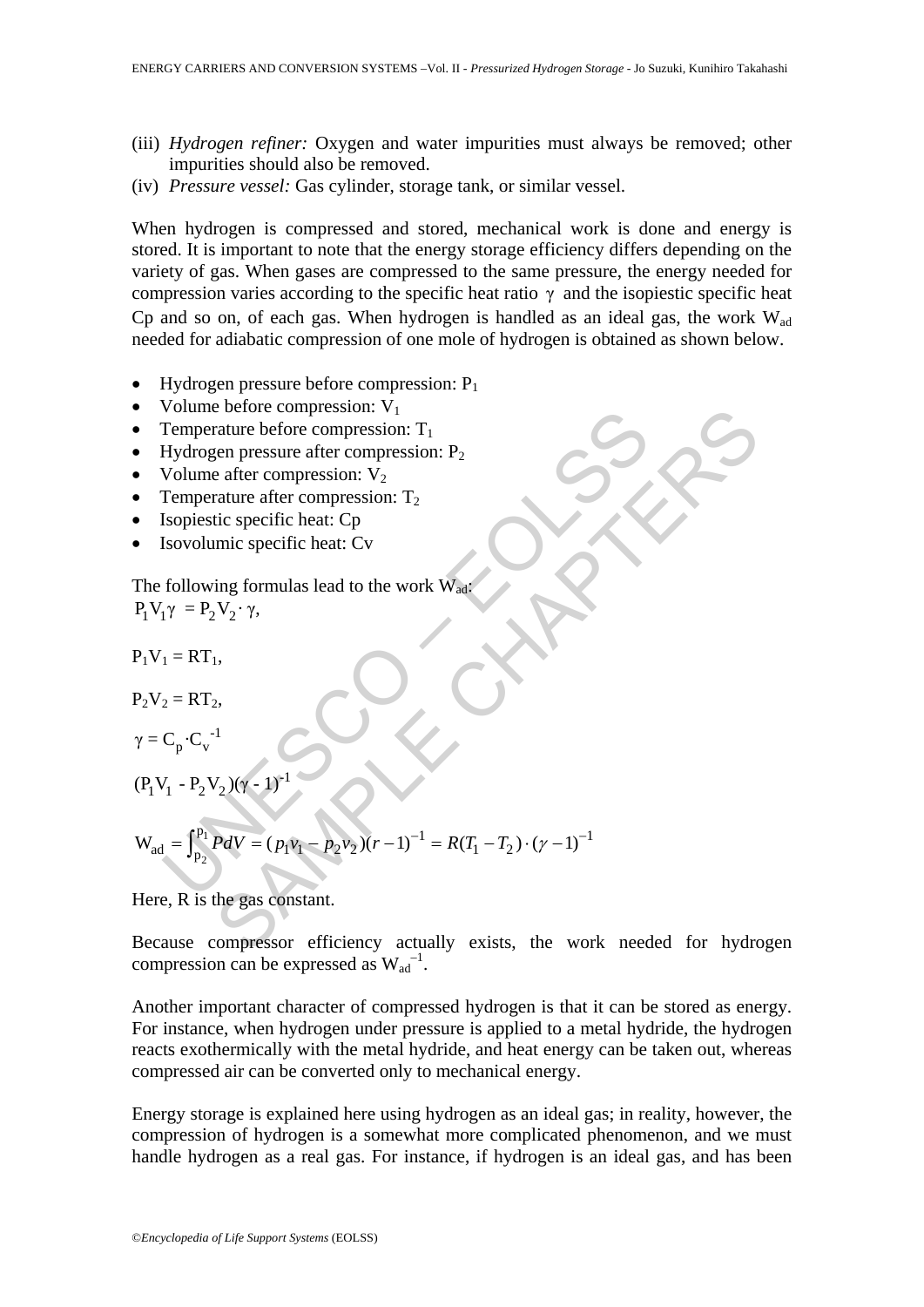compressed to 30 MPa, and this compressed hydrogen is then released to atmospheric pressure, the volume of hydrogen will be 300 times the volume of compressed hydrogen. But in fact, the volume is only about 254 times. This discrepancy between the volume of real gas and the volume of ideal gas is generally explained using the concept of the compressibility factor Z. For an ideal gas, Boyle-Charles' law is expressed as  $PV = nRT$ , where P, V, n, T, and R represent the pressure, volume, molecule number of hydrogen, temperature, and gas constant respectively.

When hydrogen is handled as a real gas by introducing the concept of the compressibility factor Z, Boyle-Charles' equation is expressed as PV = nZRT.

As the temperature of the hydrogen becomes lower, and the pressure of the hydrogen increases, the influence of the compressibility factor will be greater.

The compressibility factor Z of hydrogen here is obtained from the following approximate equation.  $Z = 1 + p(A + BT^{-1} + CT^{-2} + DT^{-3} + ET^{-4})$ 

Here, p is pressure, T is temperature,  $A = 4.93482 \times 10^{-5}$ ,  $B = 2.04036$ ,  $C = 8.15334 \times 10^{-5}$ 10,  $D = -65561 \times 10^4$ ,  $E = 4.56516 \times 10^6$ 

| Table 1 shows the compressibility factor Z of hydrogen, obtained using the approximate |  |  |
|----------------------------------------------------------------------------------------|--|--|
| expression.                                                                            |  |  |
|                                                                                        |  |  |

|          |                    |                                                        |        |      | compressibility factor Z of hydrogen here is obtained from the follow                           |           |  |
|----------|--------------------|--------------------------------------------------------|--------|------|-------------------------------------------------------------------------------------------------|-----------|--|
|          | roximate equation. | $1 + p(A + BT^{-1} + CT^{-2} + DT^{-3} + ET^{-4})$     |        |      |                                                                                                 |           |  |
|          |                    |                                                        |        |      | e, p is pressure, T is temperature, A = $4.93482 \times 10^{-5}$ , B = $2.04036$ , C = $8.1533$ |           |  |
|          |                    | $-65561 \times 10^4$ , E = 4.56516 $\cdot \times 10^6$ |        |      |                                                                                                 |           |  |
| ression. |                    |                                                        |        |      | le 1 shows the compressibility factor Z of hydrogen, obtained using the approxing               |           |  |
|          | T(K)               | P(MPa)                                                 | Z      | T(K) | P(MPa)                                                                                          | ${\bf z}$ |  |
|          | 250                | 0.1013                                                 | 1.0007 | 400  | 0.1013                                                                                          | 1.0005    |  |
|          | 250                | 5 <sup>1</sup>                                         | 1.0324 | 400  | 5                                                                                               | 1.0241    |  |
|          | 250                | 10                                                     | 1.0649 | 400  | 10                                                                                              | 1.0481    |  |
|          | 250                | 20                                                     | 1.1298 | 400  | 20                                                                                              | 1.0963    |  |
|          | 250                | 30                                                     | 1.1946 | 400  | 30                                                                                              | 1.1444    |  |
|          | 300                | 0.1013                                                 | 1.0006 | 450  | 0.1013                                                                                          | 1.0004    |  |
|          | 300                | 5                                                      | 1.0295 | 450  | 5                                                                                               | 1.0219    |  |
|          | 300                | 10                                                     | 1.0589 | 450  | 10                                                                                              | 1.0438    |  |
|          | 300                | 20                                                     | 1.1178 | 450  | 20                                                                                              | 1.0876    |  |
|          | 300                | 30                                                     | 1.1768 | 450  | 30                                                                                              | 1.1313    |  |
|          | 350                | 0.1013                                                 | 1.0005 | 500  | 0.1013                                                                                          | 1.0004    |  |
|          | 350                | 5                                                      | 1.0266 | 500  | 5                                                                                               | 1.0200    |  |
|          | 350                | 10                                                     | 1.0532 | 500  | 10                                                                                              | 1.0400    |  |
|          | 350                | 20                                                     | 1.1064 | 500  | 20                                                                                              | 1.0801    |  |
|          | 350                | 30                                                     | 1.1596 | 500  | 30                                                                                              | 1.1201    |  |
|          |                    |                                                        |        |      |                                                                                                 |           |  |

Table 1. The value of the compressibility factor Z of hydrogen calculated by the approximate expression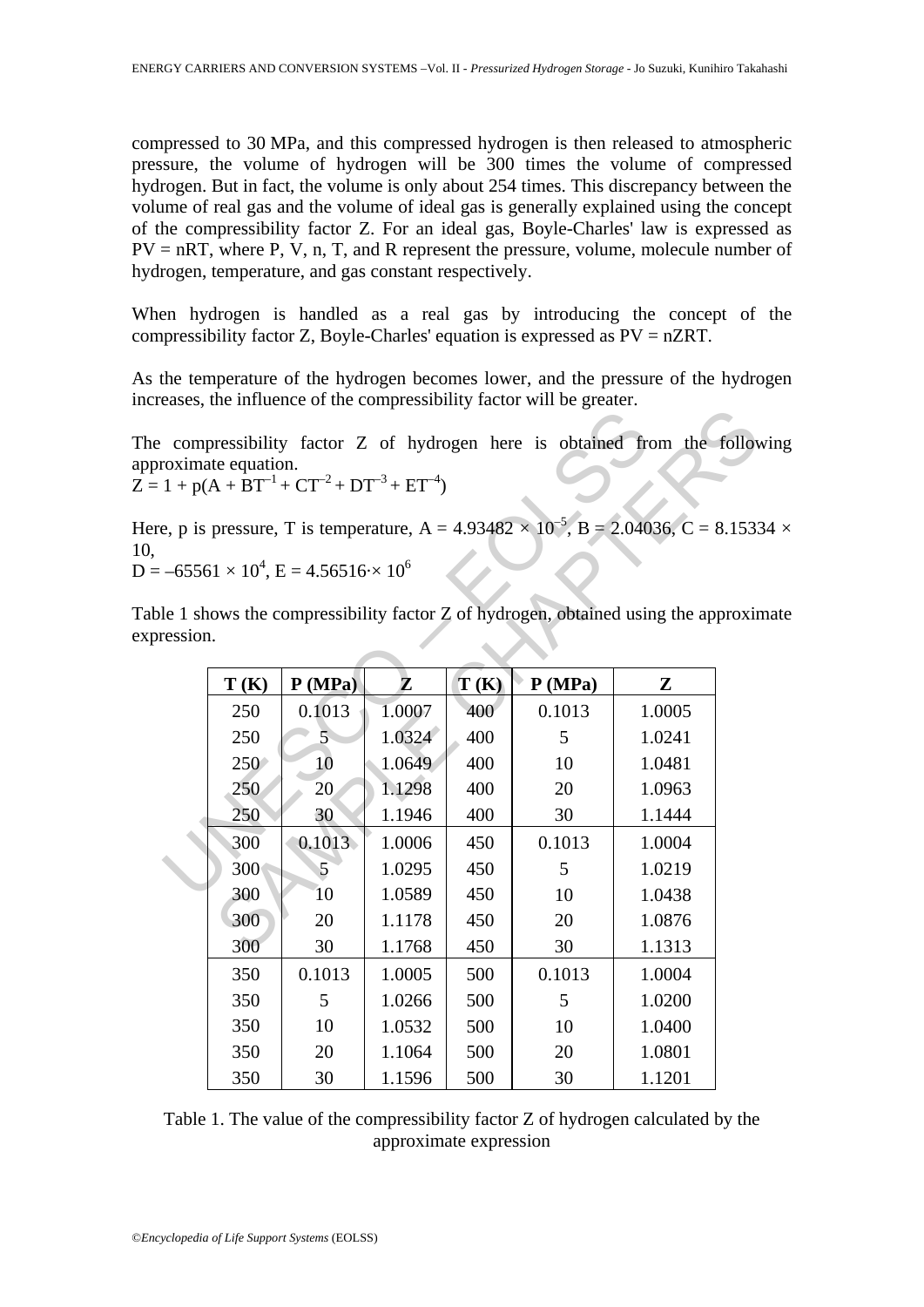#### **2. Safety Points**

Until recently, separate guidelines for the safe handling of compressed hydrogen were stipulated by each nation. In the USA, DOT stipulated the standards for high-pressure gas vessels, etc., from the viewpoint of maintaining safety during the transportation of compressed hydrogen. Other guidelines in the US for the safe handling of hydrogen are issued by DOE, NFPA and CGA. In Japan the High-Pressure Gas Safety Law under the jurisdiction of the Ministry of International Trade and Industry provides similar standards and guidelines and is known worldwide.

Other similar standards and guidelines in Japan are the Ministry of Labor's Labor Safety and Sanitation Law and the Ministry of Home Affairs' Standards for the handling of dangerous substances. In Germany, TUV has provided guidelines on safety standards for compressed hydrogen vessels and accessories including valves. Hydrogen has recently been attracting attention as an energy source, and as the scope of its use has expanded, uniform international guidelines concerning methods of handling hydrogen safely have become necessary.

compressed hydrogen vessels and accessories including valves and the analy been attracting attention as an energy source, and as the sense and the same and the same and the same and the same become necessary.<br>
Example is t essed hydrogen vessels and accessories including valves. Hydrogen en attracting attention as an energy source, and as the scope of its use uniform international guidelines concerning methods of handling hydre become necess One example is the ICSC (International Chemical Safety Card) developed by IPCS (International Program for Chemical Safety), a joint project by WHO (World Health Organization), UNEP (United Nations Environment Program), and ILO (International Labor Organization), with the cooperation of the EU; ICSC has been collecting safety data on hydrogen, and has been translating them into various national languages. ISO (International Standardization Organization) has also drawn up international standards for hydrogen-related machines and equipment including those used for compressed hydrogen and liquid hydrogen. In 1998, the Hydrogen Research Institute and National Renewable Energy Laboratory published comprehensive guidelines, a collection of standards for hydrogen in the US and Canada, as the Sourcebook for Hydrogen Applications, published on a CD-ROM.

The physical properties and chemical characteristics of hydrogen will be described separately, so will not be mentioned in detail here. However, this article will mention matters requiring special attention in order to ensure safety when compressing hydrogen. The explosive combustion composition range of hydrogen and air is very wide; when air contains 4% to 75% hydrogen, explosive combustion of hydrogen occurs. Also, there is the danger that in explosive combustion composition, hydrogen can be ignited by the existence of a catalyst, or by a spark with very small energy, such as static electricity. The minimum ignition temperatures of hydrogen in combustion composition range from 763 K to 853 K; therefore, even the compression heat that is generated when hydrogen is compressed can cause ignition and explosion.

Therefore it is very dangerous to compress mixed gas consisting of hydrogen and a combustion-improving gas such as air, oxygen or chlorine without due care. In Japan, for instance, the act of compressing hydrogen in a composition likely to explode is prohibited by the High Pressure Gas Safety Law. On the other hand, the utilization of compressed hydrogen and oxygen gas in a detonation composition has been studied accompanying advances in technological development, because the explosive power of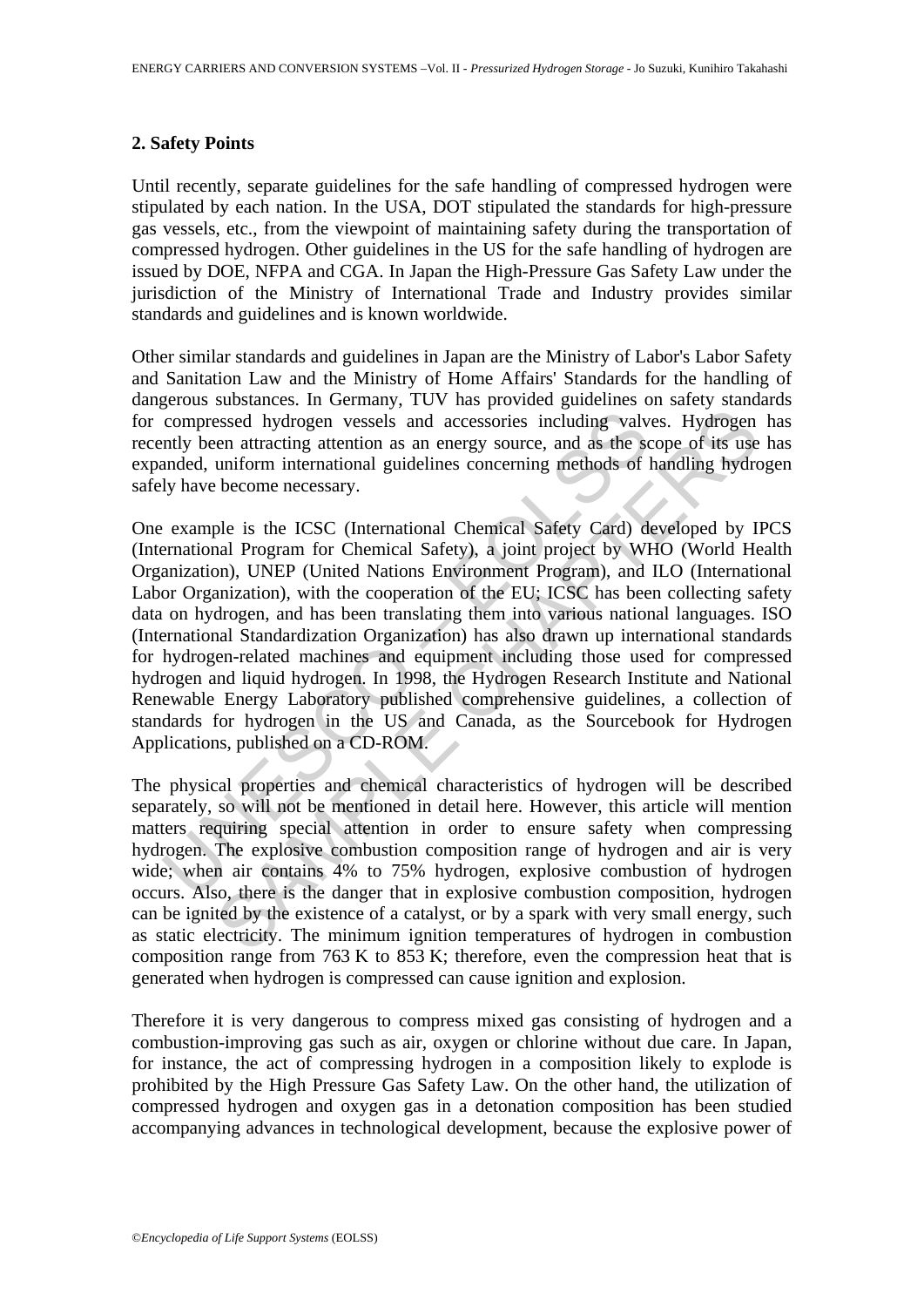hydrogen in a detonation composition is equivalent to that of explosives such as TNT, and in addition the final product of the explosion combustion is clean, being only water.

When hydrogen in a combustible and explosive composition is compressed and stored for such technological development, the process must be well controlled to eliminate compression heat, static electricity, and catalytic substances, and at the same time the process should be done after substantiation and verification of sufficient safety.

hane gas expands, causing cracking of the steel. As a method more gas expands, causing cracking of the steel. As a method more dial, which Cr, Mo, W, Ti, V, or Nb has latter than the form carbides far more stable than stee as expands, causing cracking of the steel. As a method of prevent<br>mbrittlement, steel to which Cr, Mo, W, Ti, V, or Nb has been added is o<br>as expands, causing cracking of the steel. As a method of prevent<br>mbrittlement tect The next matter in the storage of compressed hydrogen requiring special caution is the problem of hydrogen embrittlement of carbon steel. It is understood that hydrogen embrittlement of carbon steel occurs because carbon in the steel reacts with hydrogen that has penetrated into the steel under high pressure and high temperature conditions, and that when the carbon and hydrogen have formed methane gas, the volume of the methane gas expands, causing cracking of the steel. As a method of preventing hydrogen embrittlement, steel to which Cr, Mo, W, Ti, V, or Nb has been added is often used. These added elements are effective in preventing hydrogen embrittlement because they form carbides far more stable than steel, so that these elements fix the carbon in the steel, which would otherwise react with the hydrogen to form methane. The steel used for ordinary high-pressure gas cylinders can develop hydrogen embrittlement; therefore such cylinders must not be kept under high temperature conditions. When a highpressure cylinder has developed hydrogen embrittlement, the cylinder cannot withstand the inner pressure, and explodes like a giant grenade, scattering pieces of the shattered cylinder; this is very dangerous.

Ordinarily the prevention mechanism of a cylinder is designed to protect against irregular increases in inner pressure when the cylinder has sufficient strength, but if the strength of the steel of the cylinder has fallen due to hydrogen embrittlement, the cylinder may break down at any time. G.A. Nelson shows the applicable pressure and temperature limitations for various steels, in consideration of hydrogen embrittlement.



#### **Bibliography**

- - -

Daimler Benz, Aktiengesellschaft: NE BUS Paving the Way for Tomorrow's Traffic (1996).

JISH7201(1991): Japanese Industrial Standards, Tokyo, Japanese Standards Association.

Kawahara M. (1996). Pressurized Gas Vessels for Natural Gas Vehicles: Natural Gas Vehicle Forum No. 16 (in Japanese).

Mannesmann Stahlflaschen GmbH: Composite Pressure Vessels for CNG Storage (1996).